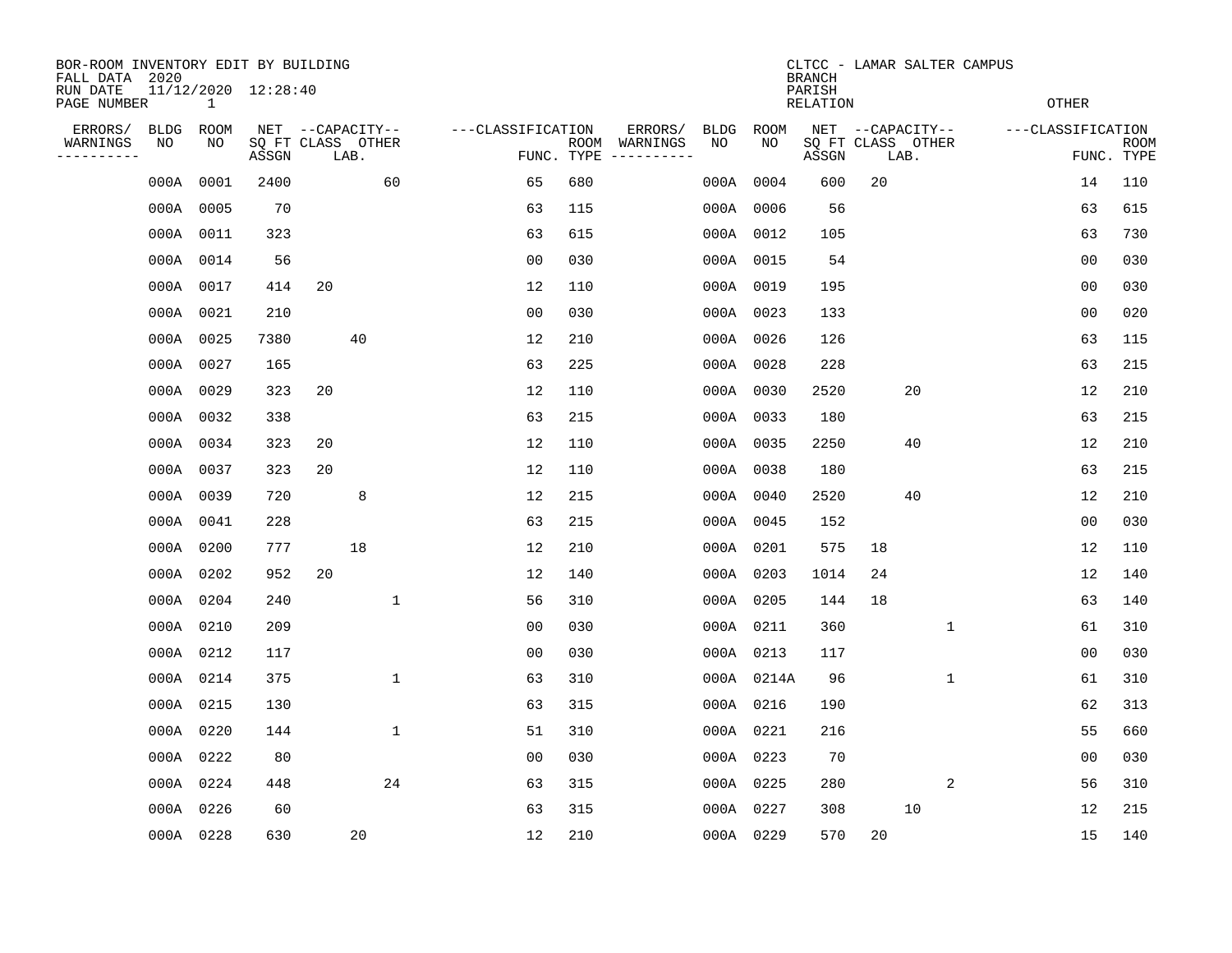| BOR-ROOM INVENTORY EDIT BY BUILDING<br>FALL DATA 2020 |    |                          |      |            |                   |                                     |     |                                      |           |                                                                                   | <b>BRANCH</b>      |      | CLTCC - LAMAR SALTER CAMPUS                               |                                                                                |                                                                                                                                                                                                                                                                                                                                                                                      |                           |
|-------------------------------------------------------|----|--------------------------|------|------------|-------------------|-------------------------------------|-----|--------------------------------------|-----------|-----------------------------------------------------------------------------------|--------------------|------|-----------------------------------------------------------|--------------------------------------------------------------------------------|--------------------------------------------------------------------------------------------------------------------------------------------------------------------------------------------------------------------------------------------------------------------------------------------------------------------------------------------------------------------------------------|---------------------------|
| RUN DATE<br>PAGE NUMBER                               |    | 11/12/2020 12:28:40<br>2 |      |            |                   |                                     |     |                                      |           |                                                                                   | PARISH<br>RELATION |      |                                                           |                                                                                | <b>OTHER</b>                                                                                                                                                                                                                                                                                                                                                                         |                           |
| ERRORS/ BLDG ROOM                                     |    |                          |      |            |                   | NET --CAPACITY-- ----CLASSIFICATION |     | ERRORS/ BLDG ROOM                    |           |                                                                                   |                    |      |                                                           |                                                                                | NET --CAPACITY-- ---CLASSIFICATION                                                                                                                                                                                                                                                                                                                                                   |                           |
| WARNINGS<br>-----------                               | NO | NO                       |      | ASSGN LAB. | SQ FT CLASS OTHER |                                     |     | ROOM WARNINGS<br>FUNC. TYPE $------$ | NO        | NO                                                                                | ASSGN              | LAB. | SQ FT CLASS OTHER                                         |                                                                                |                                                                                                                                                                                                                                                                                                                                                                                      | <b>ROOM</b><br>FUNC. TYPE |
|                                                       |    | 000A 0233                | 418  |            |                   | 0 <sub>0</sub>                      | 020 |                                      | 000A 0234 |                                                                                   | 476                |      | 8                                                         |                                                                                | 56                                                                                                                                                                                                                                                                                                                                                                                   | 313                       |
|                                                       |    | 000A 0301                | 834  |            |                   | 00                                  | 020 |                                      | 000A 0302 |                                                                                   | 130                |      |                                                           |                                                                                | 00                                                                                                                                                                                                                                                                                                                                                                                   | 030                       |
|                                                       |    | 000A 0303                | 77   |            |                   | 63                                  | 215 |                                      | 000A 0304 |                                                                                   | 117                |      | 2                                                         |                                                                                | 00                                                                                                                                                                                                                                                                                                                                                                                   | 030                       |
|                                                       |    | 000A 0305                | 117  |            | 2                 | 0 <sub>0</sub>                      | 030 |                                      | 000A 0306 |                                                                                   | 1509               | 40   |                                                           |                                                                                | 12                                                                                                                                                                                                                                                                                                                                                                                   | 110                       |
|                                                       |    | 000A 0306A               | 544  | 20         |                   | 12                                  | 110 |                                      |           | 000A 0306G                                                                        | 434                |      | 20                                                        |                                                                                | 12                                                                                                                                                                                                                                                                                                                                                                                   | 210                       |
|                                                       |    | 000A 0310                | 56   |            | 20                | 74                                  | 615 |                                      | 000A 0311 |                                                                                   | 144                |      |                                                           |                                                                                | 63                                                                                                                                                                                                                                                                                                                                                                                   | 730                       |
|                                                       |    | 000A 0312                | 704  | 20         |                   | 12                                  | 110 |                                      | 000A 0314 |                                                                                   | 576                |      | 15                                                        |                                                                                | 12                                                                                                                                                                                                                                                                                                                                                                                   | 210                       |
|                                                       |    | 000A 0315                | 160  |            | $\mathbf{1}$      | 56                                  | 310 |                                      |           | TOTAL NUMBER CLASSROOMS<br>TOTAL NUMBER LABS 210<br>TOTAL NUMBER SPECIAL LABS 220 |                    |      | TOTAL NUMBER COMPUTER CLASSROOMS<br>TOTAL NUMBER LABS 210 |                                                                                | TOTAL ASSIGNABLE & UNASSIGNABLE SQFT: 36,970<br>TOTAL NET ASSIGN SQ. FT. IN ROOM FILE 33,961<br>$\sim$ 0.000 $\sim$ 0.000 $\sim$ 0.000 $\sim$ 0.000 $\sim$ 0.000 $\sim$ 0.000 $\sim$ 0.000 $\sim$ 0.000 $\sim$ 0.000 $\sim$ 0.000 $\sim$ 0.000 $\sim$ 0.000 $\sim$ 0.000 $\sim$ 0.000 $\sim$ 0.000 $\sim$ 0.000 $\sim$ 0.000 $\sim$ 0.000 $\sim$ 0.000 $\sim$ 0.000<br>$\frac{4}{8}$ |                           |
|                                                       |    | 000B 0001                | 1000 | 40         |                   | 12                                  | 110 |                                      |           | TOTAL NUMBER CLASSROOMS<br>TOTAL NUMBER LABS 210<br>TOTAL NUMBER SPECIAL LABS 220 |                    |      | 000B 0002 4900 40<br>TOTAL NUMBER COMPUTER CLASSROOMS     | TOTAL ASSIGNABLE & UNASSIGNABLE SQFT:<br>TOTAL NET ASSIGN SQ. FT. IN ROOM FILE | 82 082<br>5,900<br>5,900<br>1                                                                                                                                                                                                                                                                                                                                                        |                           |
|                                                       |    | 000C 0001                | 1398 |            | 40                | 12                                  | 210 |                                      | 000C 0002 |                                                                                   | 288                |      | 4                                                         |                                                                                | 12                                                                                                                                                                                                                                                                                                                                                                                   | 215                       |
|                                                       |    | 000C 0003                | 128  |            |                   | 63                                  | 215 |                                      | 000C 0004 |                                                                                   | 56                 |      |                                                           |                                                                                | 0 <sub>0</sub>                                                                                                                                                                                                                                                                                                                                                                       | 030                       |
|                                                       |    | 000C 0005                | 744  | 20         |                   | 12                                  | 110 |                                      | 000C 0006 |                                                                                   | 80                 |      | 1                                                         |                                                                                | 56                                                                                                                                                                                                                                                                                                                                                                                   | 310                       |
|                                                       |    | 000C 0007                | 84   |            |                   | 63                                  | 215 |                                      | 000C 0008 |                                                                                   | 56                 |      |                                                           |                                                                                | 0 <sub>0</sub>                                                                                                                                                                                                                                                                                                                                                                       | 020                       |
|                                                       |    | 000C 0009                | 112  |            |                   | 00                                  | 030 |                                      | 000C 0010 |                                                                                   | 768                |      | 20                                                        |                                                                                | 12                                                                                                                                                                                                                                                                                                                                                                                   | 240                       |
|                                                       |    | 000C 0011                | 49   |            |                   | 63                                  | 215 |                                      | 000C 0012 |                                                                                   | 2656               |      | 20                                                        |                                                                                | 12                                                                                                                                                                                                                                                                                                                                                                                   | 210                       |
|                                                       |    | 000C 0013                | 80   |            | $\mathbf{1}$      | 56                                  | 310 |                                      | 000C 0014 |                                                                                   | 84                 |      |                                                           |                                                                                | 63                                                                                                                                                                                                                                                                                                                                                                                   | 215                       |
|                                                       |    | 000C 0015                | 96   |            |                   | 00                                  | 020 |                                      | 000C 0016 |                                                                                   | 20                 |      |                                                           |                                                                                | 0 <sub>0</sub>                                                                                                                                                                                                                                                                                                                                                                       | 010                       |
|                                                       |    | 000C 0017                | 120  |            |                   | 0 <sub>0</sub>                      | 030 |                                      |           | TOTAL NUMBER CLASSROOMS                                                           |                    |      |                                                           | TOTAL ASSIGNABLE & UNASSIGNABLE SQFT:<br>TOTAL NET ASSIGN SQ. FT. IN ROOM FILE | 6,819<br>6,359<br>1                                                                                                                                                                                                                                                                                                                                                                  |                           |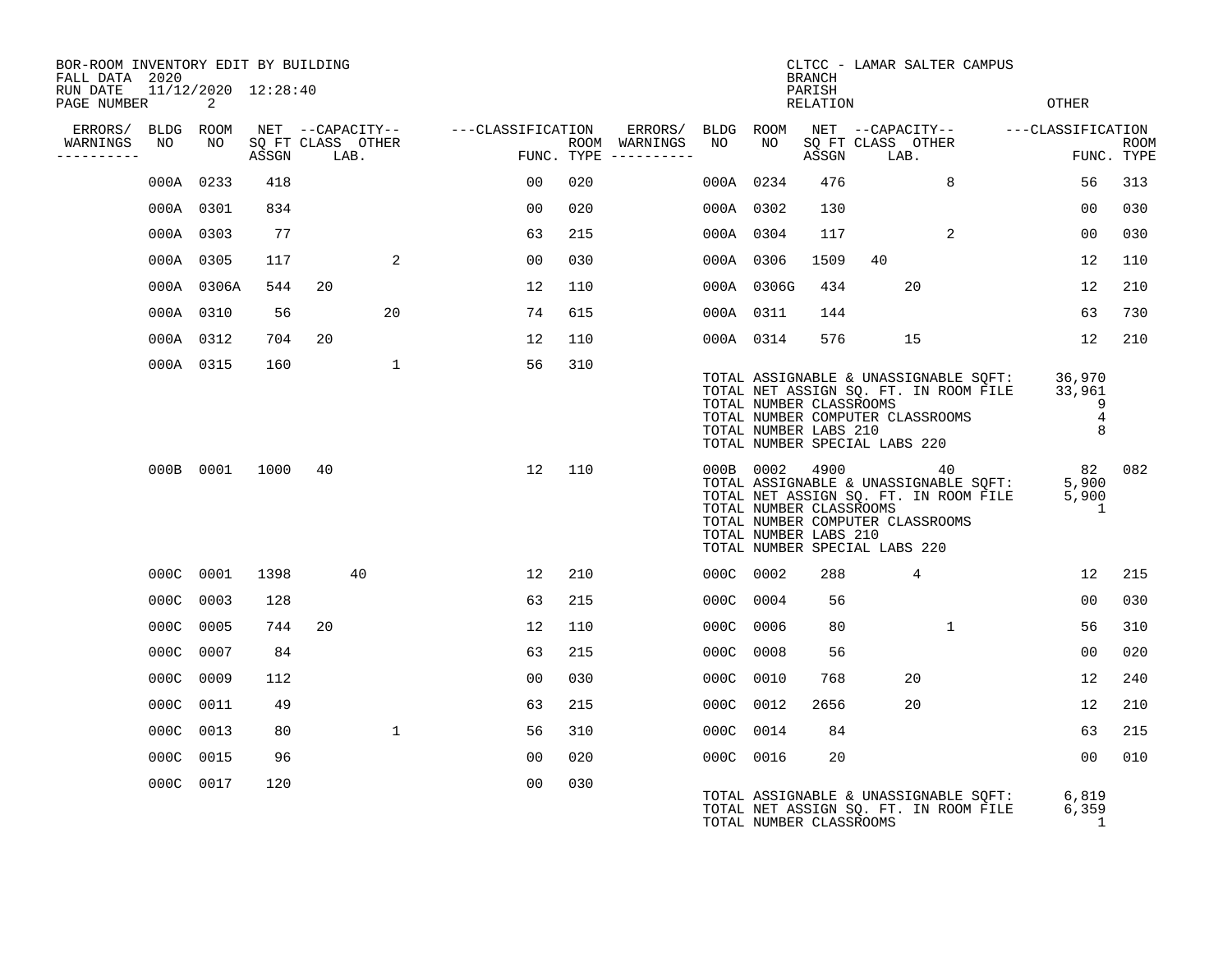| BOR-ROOM INVENTORY EDIT BY BUILDING |      |      |                     |                      |                   |            |            |      |      |                       | CLTCC - LAMAR SALTER CAMPUS      |       |                   |            |
|-------------------------------------|------|------|---------------------|----------------------|-------------------|------------|------------|------|------|-----------------------|----------------------------------|-------|-------------------|------------|
| FALL DATA                           | 2020 |      |                     |                      |                   |            |            |      |      | BRANCH                |                                  |       |                   |            |
| RUN DATE                            |      |      | 11/12/2020 12:28:40 |                      |                   |            |            |      |      | PARISH                |                                  |       |                   |            |
| PAGE NUMBER                         |      |      |                     |                      |                   |            |            |      |      | RELATION              |                                  |       | <b>OTHER</b>      |            |
| ERRORS/                             | BLDG | ROOM | NET                 | --CAPACITY--         | ---CLASSIFICATION |            | ERRORS/    | BLDG | ROOM | NET                   | --CAPACITY--                     |       | ---CLASSIFICATION |            |
| WARNINGS                            | NO   | NO.  |                     | SO FT CLASS<br>OTHER |                   | ROOM       | WARNINGS   | NO   | NO.  |                       | SO FT CLASS                      | OTHER |                   | ROOM       |
|                                     |      |      | ASSGN               | LAB.                 |                   | FUNC. TYPE | ---------- |      |      | ASSGN                 | LAB.                             |       |                   | FUNC. TYPE |
|                                     |      |      |                     |                      |                   |            |            |      |      |                       | TOTAL NUMBER COMPUTER CLASSROOMS |       |                   |            |
|                                     |      |      |                     |                      |                   |            |            |      |      | TOTAL NUMBER LABS 210 |                                  |       |                   |            |
|                                     |      |      |                     |                      |                   |            |            |      |      |                       | TOTAL NUMBER SPECIAL LABS 220    |       |                   |            |